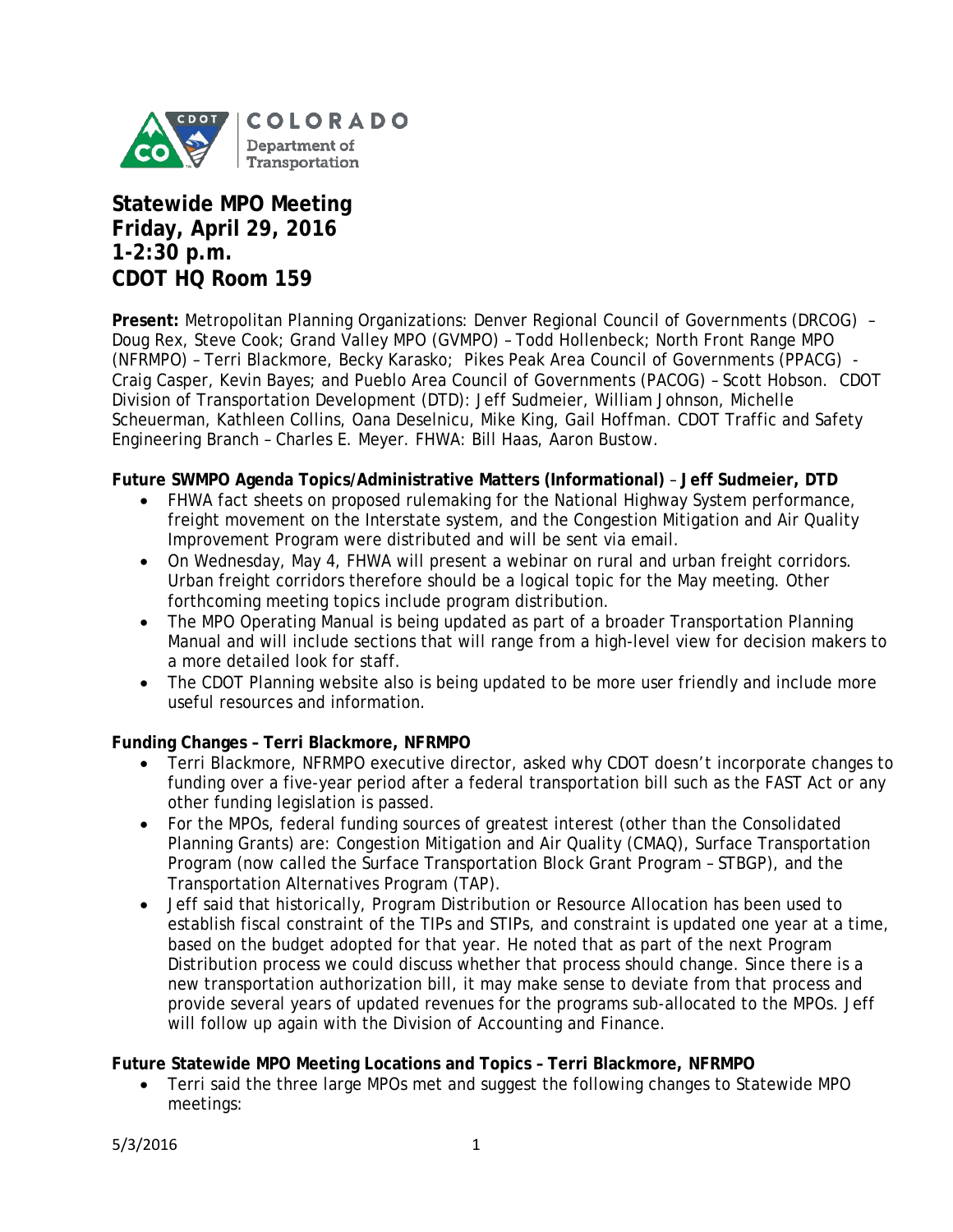- o The MPOs take turns hosting the Statewide MPOs; she volunteered NFRMPO as host of the June meeting.
- o The MPOs should develop the agendas and elect their own chair and co-chair for the meetings.
- o Meeting materials should be distributed with the agenda a week before the meetings.
- Other suggestions made at the meeting were:
	- o The MPOs host the meetings every other month or just in the summer months
	- o The MPOs organize MPO Summits twice a year
- Terri will set up a conference call with all the MPOs to discuss the proposal. CDOT experts may need to attend remotely via Zoom; however, the MPOs could involve MPO and local experts in the discussions.
- Jeff said the May Statewide MPO meeting will remain on the calendar at CDOT until after the MPOs have had their discussion and determine how they would like to proceed. Jeff also noted that staff is happy to support the MPOs in whatever format they think will be most effective.

# **MOA Template and Federal Rules (Discussion)** – **Jeff Sudmeier**

- A draft template CDOT-MPO Memorandum of Agreement (i.e. Metropolitan Planning Agreement) is complete. All sections were workshopped at previous SW MPO meetings, except for the recently drafted section on performance. (Federal law requires state departments of transportation and MPOs to use a performance-based approach for assessing the condition of pavements on the Interstate system and on the National Highway System - NHS; the condition of bridges on the NHS; performance of the Interstate system and NHS; the numbers and rates of traffic serious injuries and fatalities - including the numbers of non-motorized fatalities and non-motorized serious injuries; traffic congestion; on-road mobile source emissions; and freight movement on the Interstate system.)
- The group decided to cite the applicable statute (i.e., "per 23 U.S.C. 490 and other applicable regulations") so that the MOAs don't need to be changed with each addition of final rules.
- The updated draft template will be sent to the MPOs for review. After the review, the MPOs may use the template as a basis for their own MOAs with CDOT.
- Final rules for MAP-21/FAST Act have been issued for safety and safety performance management.
- Next month the Association of MPOs (AMPO) and the American Association of State Highway and Transportation Officials (AASHTO) is requesting comments on system performance, freight movement on the Interstate System, and CMAQ. (An FHWA flier on the proposed rulemaking was passed out at the meeting.)
- William Johnson suggested the MPOs and CDOT coordinate on submitting comments where possible. Each MPO may have its own specific comments as well. William suggested MPOs submit comments to him by Friday, May 13, a week before the next Statewide MPO meeting on May 20. June 17 is the deadline for submitting comments from the MPOs and state departments of transportation to AMPO and AASHTO. Aug. 20 is the deadline for submitting all comments to FHWA.
- Charles Meyer reviewed the final rules for safety. He said that CDOT's approach is in line with requirements for the Highway Safety Improvement Program (HSIP). Traffic and Safety Engineering is working with Erik Sabina, manager of the CDOT Information Management Branch, on complying with the requirements for the Model Inventory of Roadway Elements (MIRE) for non-local paved roads, local paved roads, and paved roads.
- Steve Cook of DRCOG suggested CDOT establish 100 million vehicle miles traveled (VMT) statistics for each MPO.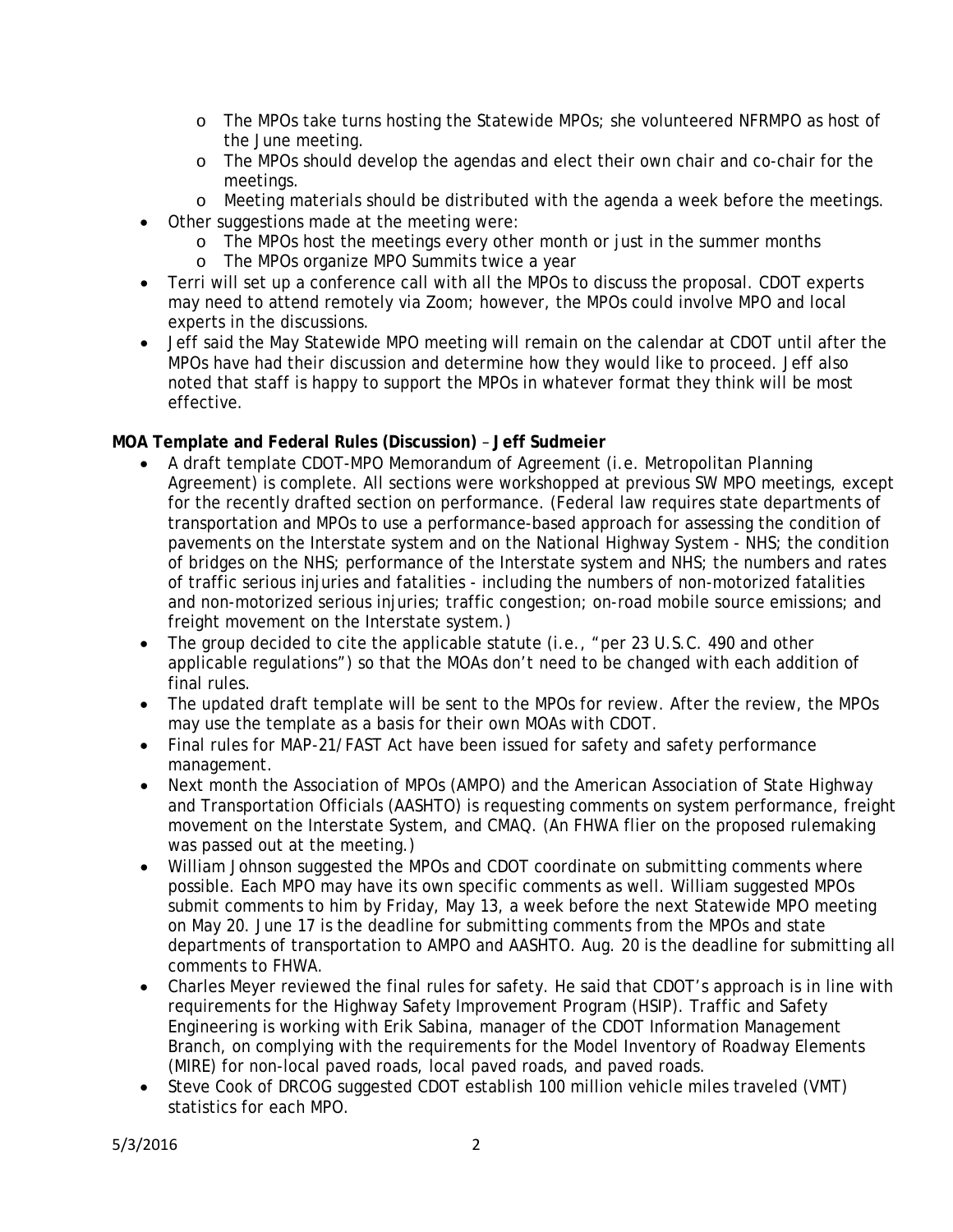- The Highway Performance Monitoring System (HPMS) data for off-system roads is not considered definitive, but is available to MPOs upon request.
- Charles reminded the group of the Final Rule on safety performance measures and the timeline. It requires that no later than July 2017, CDOT set safety performance measures. MPOs are required to establish their own no later than 180 days after that, but no later than February 2018. Meanwhile, CDOT Traffic and Safety Engineering Branch and the CDOT Office of Highway Safety are working together to set annual state safety targets that are consistent with Policy Directive 14. This will be done in early 2017. Steve Cook suggested that MPOs and CDOT start working together to discuss the safety measuring methodology. The timeline for the Final Rule is:
	- o April 2016 Final Rule
	- o 2017 Coordination between Strategic Highway Safety Plan, Highway Safety Plan, Highway Safety Improvement Program, and MPOs on safety measures and targets
	- o July 2017 Establish 2018 targets
	- o Feb 2018 MPO set targets (180 days after DOT)
	- o Dec 2019 Data available for PM assessment
	- o March 2020 Notifications sent from FHWA

## **Consolidated Planning Grants (CPG) Timeline for Amendments (Informational)** – **Jeff Sudmeier, DTD**

- DTD is coordinating with FHWA, the Controller's Office, and Division of Accounting and Finance to identify changes to allow for the execution of CPG contracts by October 1 of each year. Details of approach and timeline should be worked out in May and will be shared with the MPOs at an upcoming meeting.
- In order for contracts to be executed by October 1, DTD liaisons need to receive CPG Scopes of Work (based on UPWPs) by the end of June. The amended UPWPs need to go to the FHWA for approval by September 30. The MPOs said they are amending their UPWPs on this schedule:
	- o DRCOG June 4
	- o GVMPO Possibly May, but July most likely
	- o NFRMPO New UPWP, June 2
	- o PACOG June
	- o PPACG Uncertain (need to get new staff person trained)

**Transportation Improvement Program (TIP) Annual Update Documentation** – **Jeff Sudmeier, DTD**  In order to facilitate Governor John Hickenlooper's approval of TIPs, the following documentation is needed:

- The TIP and Conformity determination if the MPO is in a non-attainment or maintenance area for air quality
- Board resolutions of approval
- Air Quality Control Council conformity letter (if applicable)
- MPO planning self-certification

# **C-Plan Update (Discussion)** – **Kathleen Collins, DTD**

- Kathleen reviewed with the group recent coordination activities with ESRI, developer of cloud-based ArcView. ArcView is the platform for the display of CDOT data on C-Plan.
- The result of the coordination work should be a C-Plan that is easier to use and to read.
- Other departments of transportation and MPOs have used such online Geological Information Systems (GIS) data to enhance online mapping that identifies projects under construction, generate project reports at various geographic levels and borders, extract project information